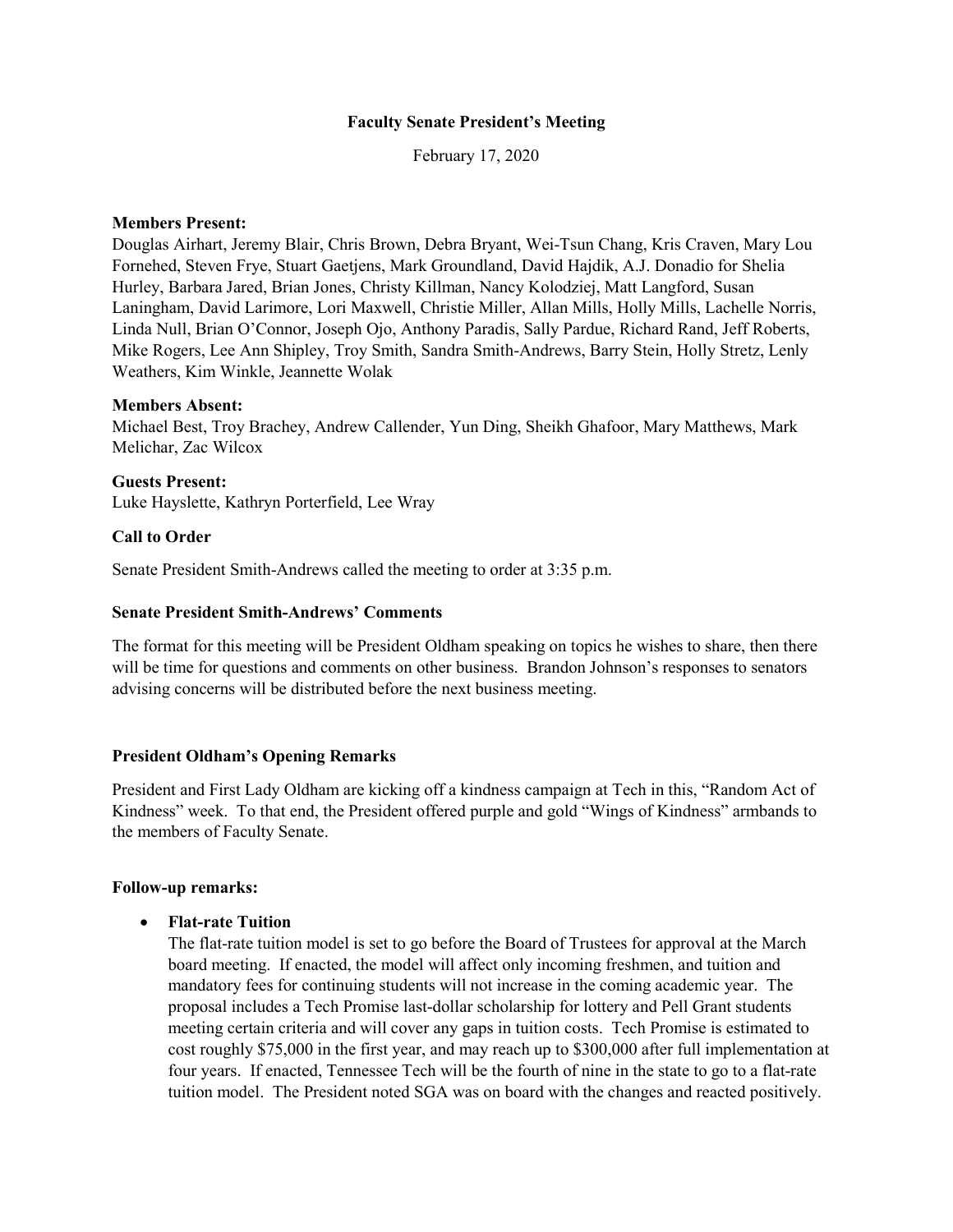One senator expressed concern that there would be difficulty in meeting an increase in student hours with available faculty, but the President said that the increase will not be the entire student population to start, and a 12-13% increase in hours seems to be manageable at current levels, though there could appear issues in certain departments. The Provost's office is looking into this consideration.

## • **Out-of-State Tuition (OST)**

The OST changes will take effect next fall (only for undergraduates at this time) since they were approved by the Board of Trustees in December. Tech launched a postcard campaign to approximately 8,000 alumni in nearby states, and will email all alumni nationwide with information about recommending students to Tech in light of the decreased OST. Senators requested language regarding OST that could be included on departmental websites and a concise document explaining OST for the departments to reference as-needed.

### **Academic Advising Center**

In light of learning about faculty concerns about the new centralized freshmen advising plan, the President stated this was not a new or rushed push; this has been in the works for 1.5-2 years but dates back to his first year in office. At that time, retention was around 70%. Though centralized advising was discussed then, a hybrid of advising centers and departmental advisors was implemented at a cost of around \$1 million. Since then, the retention rate reached a high of 79% the first year after implementation, but has fall to between 75% and 77% overall. The goal is to get first-year retention above 80% and increase the four-year graduation rate (currently 35-40%).

The faculty involved in the Strategic Plan created goals and expectations for advising, and the current centralized model for freshmen was developed in that spirit. Advising must be holistic and not solely focused on careers; personal and financial factors may play a part in advising, so a centralized approach to advising may help. Over half of universities use some sort of centralized advising model, and we must find what works for our institution. The President feels this model will help Tennessee Tech.

Following are senators' questions and comments and the President's responses:

Q: The desired percentage increase is not a big leap – is this too drastic of a change since we have seen improvement since the current advising structure was implemented?

A: Though gains were made, they have also been lost; the inconsistency is a factor and was addressed by the faculty involved in the Strategic Plan.

Q: Freshmen should meet faculty in their majors; can funds be identified to support departments reaching out to incoming freshmen and their advisors to make connections in the first year?

A: 40% of students do not stay in the same major after the first year, so where is the best place to focus funds and time to deal with that issue? Institutional reports show the change in major is consistent across majors, so it is unclear how to prevent this – is it advising in the first year?

Q: Instead of a temporary location in Foundation Hall for the launch in August, could the opening be delayed?

A: Temporary accommodations in existing rooms in the library have been made until the center is able to open in September.

Q: Won't pulling advisors or sharing advisors across departments decrease the quality in advising?

A: (Lee Wray and President Oldham respond) The model will allow for more advisors overall to be sent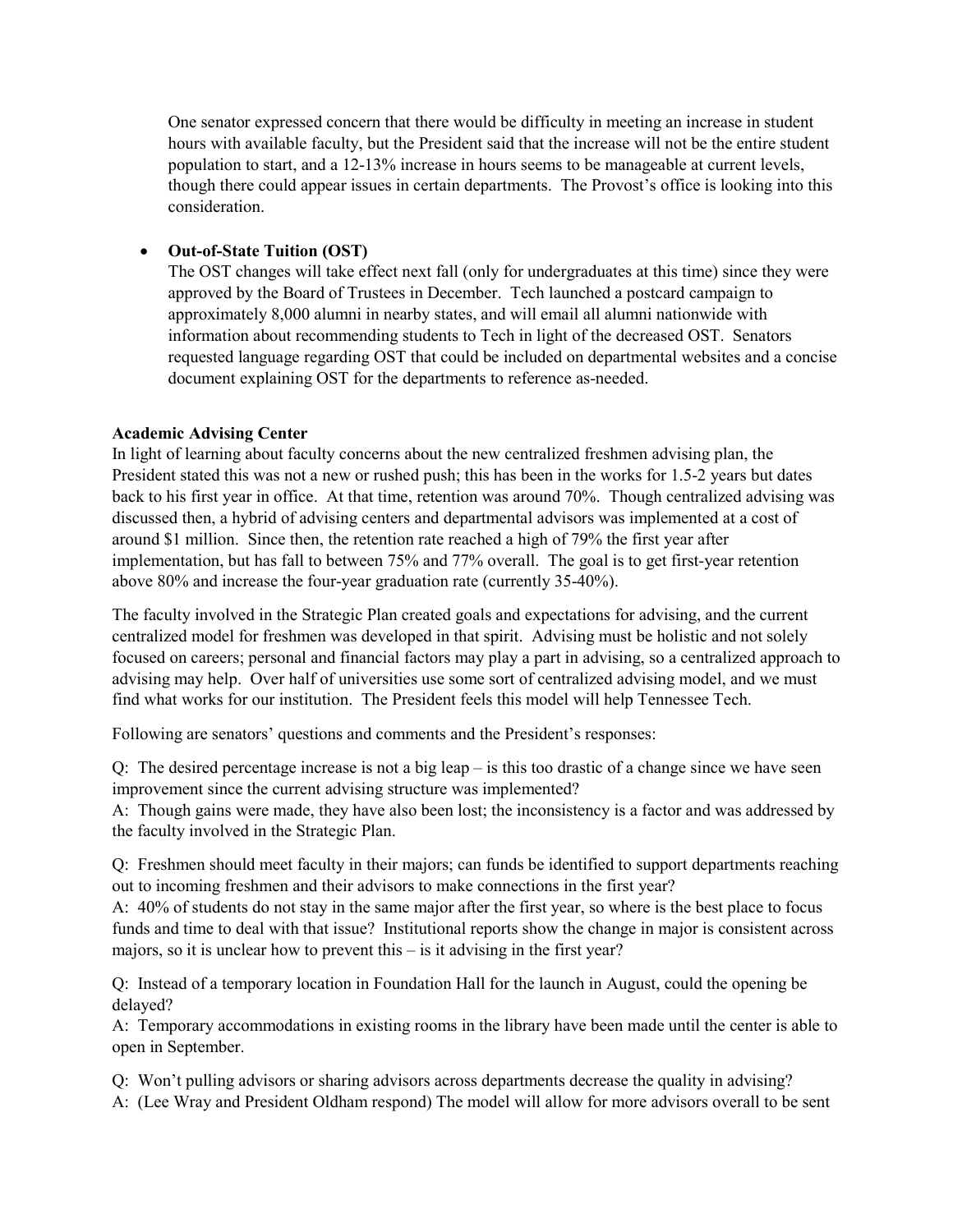to the colleges. All Student Success Centers will be maintained except for the College of Agriculture and Human Ecology which opted to use centralized advising.

Q: Will advisors be trained well enough? Some departments administer placement exams and faculty are advising from the beginning – will centralized advisors know and understand the needs of these departments?

A: Faculty are not precluded from working with students in addition to their centralized first-year advising.

Q: How will we communicate with advisors if mistakes in advising are made, and are there other metrics to measure success besides retention rates?

A: Advisors will have core areas of expertise and will be principal contacts with departments, and departmental faculty/staff can spend time with advisors to make sure they are advising appropriately. Regarding metrics, having a centralized advising model will allow for lots of data to measure success.

Q: Will faculty mentoring be lost, and can we double-check the number of advisors per college? A: Faculty are encouraged to keep mentoring students. Centralized advising is only for freshmen; after the first year, advising remains decentralized. It may be helpful to better define the roles of faculty advisors and how they do/do not differ from professional advisors. Departments like Foreign Languages and Chemical Engineering have only used faculty advisors, but they can still remain involved in the first year, just without the transactional pressure of advising. Yes, we will double-check the number of advisors.

Q: How many majors will each centralized advisor see/how will they navigate in working out the kinks? A: Advisors will cover groups of majors that make sense. The fours theme groups presented in a draft document, if used, may need better definition.

Q: Why rush, in light of training concerns?

A: This does not feel rushed (to President Oldham), and most advisors will have already been here and been trained through the years, but they will have to learn of other colleges and majors.

Q: Why do we feel this move is the right move for this university?

A: Data support a central focus equals more success, but we must find the balance. Do we accept the numbers as they are, or try something new and see if it will help?

Q: Do we know why some students don't return?

A: Conventional wisdom would indicate that money is the major concern, but telephone surveys conducted years ago revealed students loved Tech, but could not return for various reasons, not solely financial. Advising must be holistic and proactive, and though there are no guarantees, this plan is worth trying.

Q: Is the library the best location for a centralized advising center? Is it welcoming enough?

A: It is possible that the location may need to change down the road, but that is unclear at this time. According to studies, one of the top reasons students choose a college is the college environment. This space is new and will be built out to be as welcoming as possible. The library is a busy place visited by many students, so it seems central to the campus.

Q: Of the telephone surveys conducted for the 25% who did not return, how many did not value college at all?

A: Nothing suggested at the time that not valuing college was a reason; some may have stated a basic reason, but there were personal factors that were behind the reasons, so it cannot be identified as one main